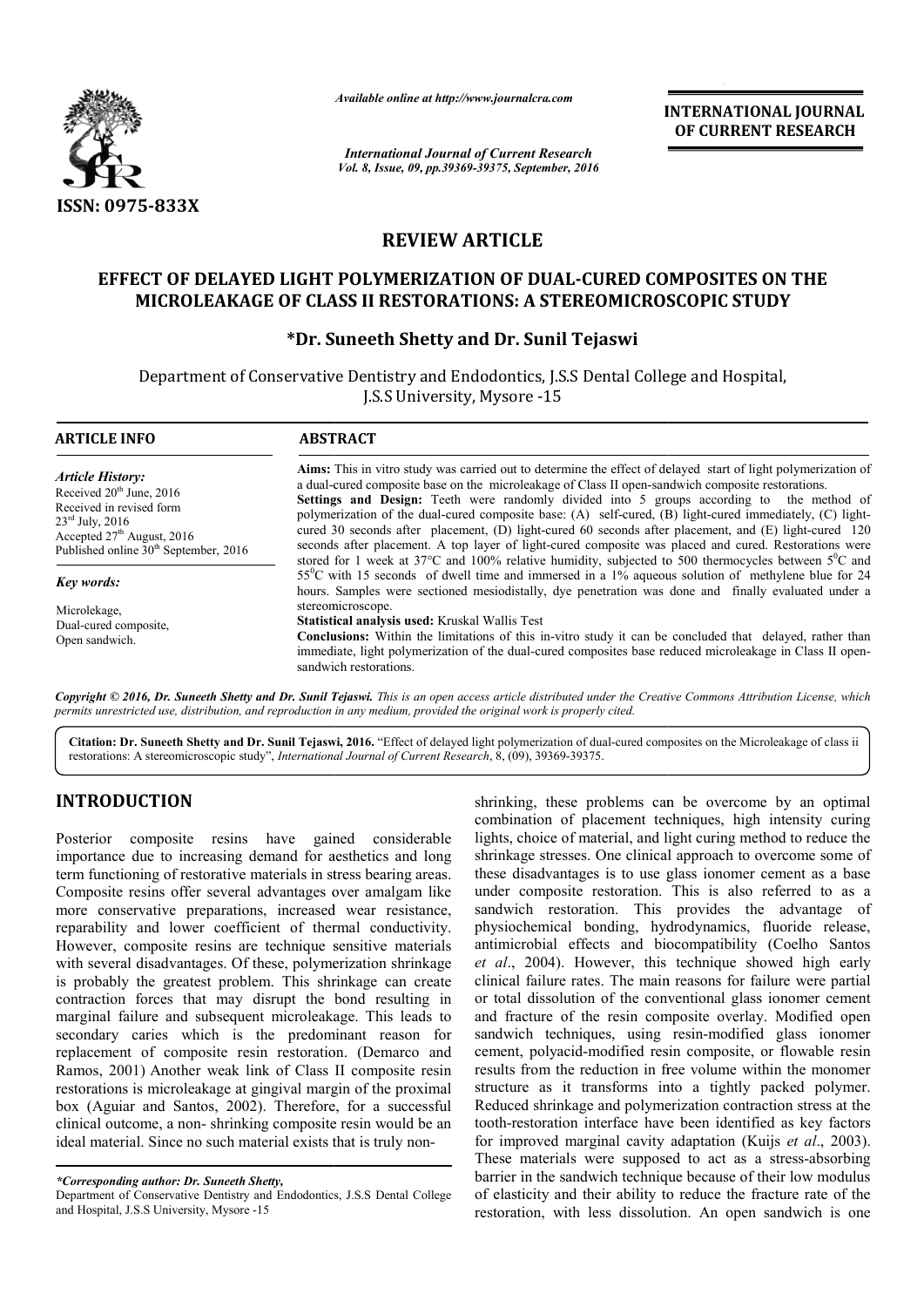where a material such as dual cure composite, glass ionomer cement, or resin modified glass ionomer is placed as a base in the proximal box (Koubi *et al*., 2009), over which light cured composite resin is placed to complete the restoration. The type of composite resin used in the proximal box may play a critical role in the marginal adaptation of a Class II posterior composite restoration. During the polymerization process, composites shrink as a result of the change from a liquid to a solid state by the conversion of monomer molecules into a polymer network linked through shorter covalent bonds. Bulk contraction results from the reduction in free volume within the monomer structure as it transforms into a tightly packed polymer (Cornelis *et al*., 2005). Chemically or self-cured composites demonstrate the lowest amount of internal stress to the tooth structure when polymerizing and a lower polymerization rate, which may result in better adaptation of the restoration (Deborah *et al*., 2000). The technique investigated in this study uses dual-cured composites as the initial base or liner for direct Class II posterior composite restorations. Dual-cured systems have been demonstrated in vitro to have better properties, such as improved bond strength, modulus of elasticity, hardness, color stability, and low solubility, than self-cured systems (Kinomoto and Torii, 1999). These enhanced properties play a significant role when considering selection of materials exposed to the oral environment for posterior restorations. A recent study demonstrated that the self-cure mode produces lower polymerization contraction stress than the light-cure mode when using the same dual-cured composite material. Delaying light polymerization of a dual cured composite and allowing for some initial conversion by the self-cure mode of the material may reduce the polymerization rate, polymerization shrinkage, and associated stresses of light curing and therefore improve the marginal seal of Class II composite resin restorations.

## MATERIALS AND METHODS

Fifty freshly extracted human permanent mandibular molars with fully developed roots were collected for use in this study. Teeth selection criteria included teeth which were recently extracted for periodontal reasons, teeth with intact clinical crowns and those removed intact while extracting. Teeth which were grossly decayed, teeth which fractured while extracting, teeth with cracks or craze lines or incipient proximal caries were excluded from the study.

### Cavity Preparation

Conservative Class II cavities were prepared on both mesial and distal surfaces. The bucco-lingual width of the cavities was 3mm and depth was 1.5mm. The gingival seat was placed approximately 1.5mm apical to cemento-enamel junction.

### Restoration and Grouping of Specimens

The restorative technique is as follows: 2 mm of flowable dual cure composite was placed gingivally as the first increment and cured, followed by placement of the composite resin. The teeth will be randomly divided into two groups based on the dual cure materials used.

Group 1: 50 Mesio-occlusal cavities were restored with Multicore flow followed by placement of composite resin, Tetric Evo ceram.

Group 2: 50 Disto-occlusal cavities will be bonded with Rebilda DC. Followed by restoration with the composite resin, Tetric Evo ceram.

Each group was further divided into 5 subgroups of 10 teeth each, according to the delay in the start of light polymerization of the dual-cured composite.

Group A: Self cure of the dual cure flowable base after placement.

Group B: Dual cure flowable base light cured immediately after placement.

Group C: Dual cure flowable base light cured 30 seconds after placement.

Group D: Dual cure flowable base light cured 60 seconds after placement.

Group E: Dual cure flowable base light cured 120 seconds after placement.

Rest of the cavity was filled with restorative composite in increments and cured. OPTILUX 400 light (Demetron) with continuous energy mode of polymerization for 40sec was used to cure composite resin increments. Restorations were stored for 1 week at 37°C and 100% relative humidity, Thermocycling was done for 500 cycles at 5°C and 55°C with a dwell time of 15 seconds. The teeth were then painted with 2 coats of nail varnish, except for 1.5mm beyond the margins of CEJ. penetration was scored as follows Table 1.

#### Staining, Sectioning and Microscopic evaluation

The teeth were soaked in freshly prepared 1% methylene blue for 24hours. After removal from the dye, the samples were cleaned under running tap water. The specimens were sectioned mesiodistally through the centre of the restorations with double face diamond discs to obtain two sections from each tooth. The sections were then observed under a stereomicroscope at 10X magnification and extent of dye. penetration was scored as follows

Specimens were immersed in 1% methylene blue dye for 24 hours after which they were rinsed, sectioned, and observed under a stereo-zoom microscope and extent of dye penetration was ranked and graded.

Results were statistically analyzed

## RESULTS

Stereo-microscopic analysis was done to analyze the degree of dye penetration. Statistical analysis was done using Kruskal Wallis analysis test.

There was a statistically significant difference between microleakage at different levels of cure mode. The highest degree of leakage was obtained for samples that were allowed to self cure (group A). Leakage of these samples was significantly higher than all other cure modes.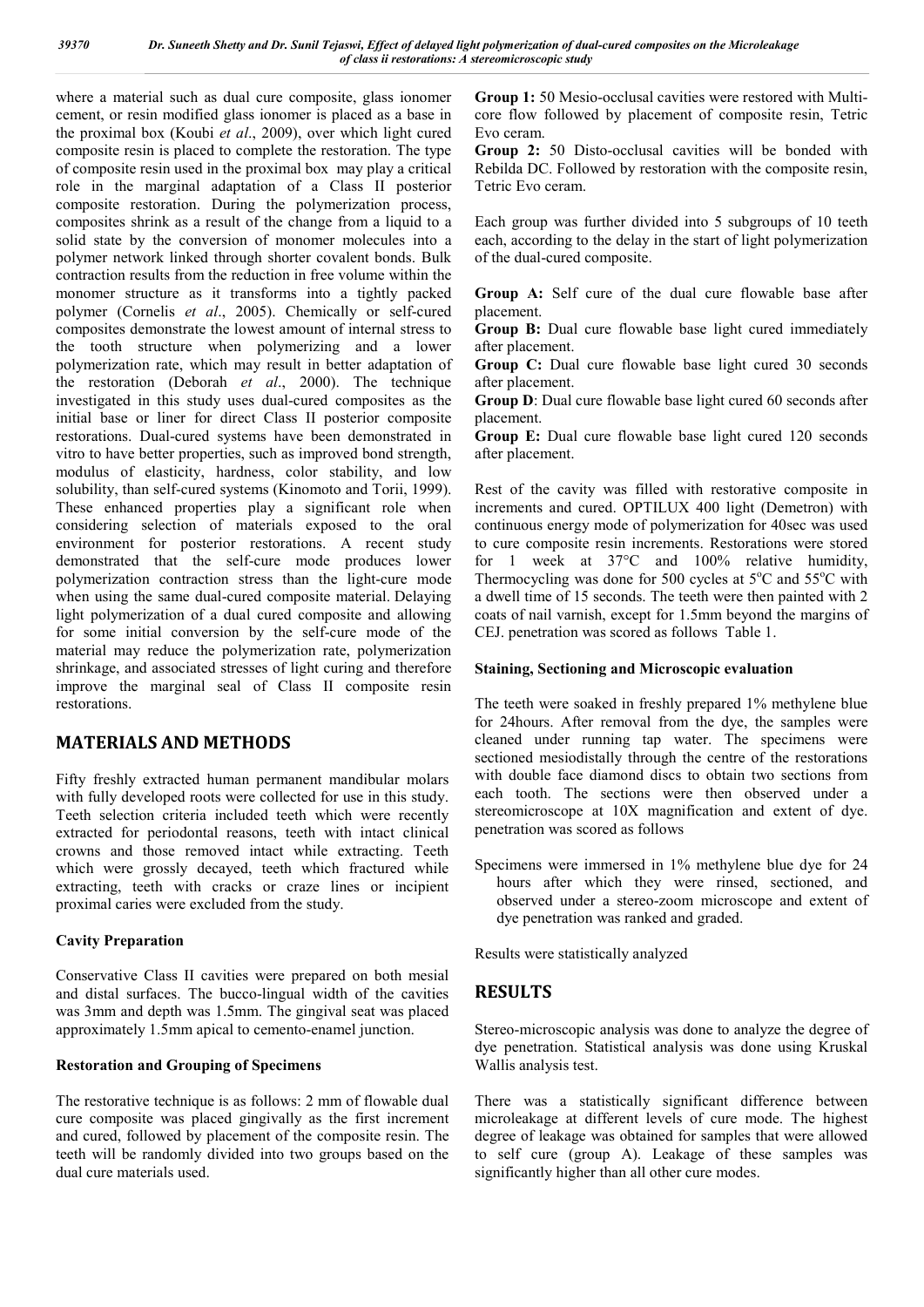

|  |  |  |  | Table 2. Scoring scale for gingival marginal Microleakage |
|--|--|--|--|-----------------------------------------------------------|
|  |  |  |  |                                                           |

| Marginal leakage                                                                                   |
|----------------------------------------------------------------------------------------------------|
| No dye penetration                                                                                 |
| Dye penetration extending less than half of the gingival wall length.                              |
| Dye penetration extending more than half of gingival wall length but not including the axial wall. |
| Dye penetration to full extension of gingival wall including axial wall.                           |
|                                                                                                    |

Table 3. Study group

| <b>GROUP A:</b> | Self cure of the dual cure flowable base after placement.         |
|-----------------|-------------------------------------------------------------------|
| <b>GROUP B:</b> | Dual cure flowable base light cured immediately after placement.  |
| GROUP C:        | Dual cure flowable base light cured, 30 seconds after placement.  |
| GROUP D:        | Dual cure flowable base light cured, 60 seconds after placement.  |
| GROUPE          | Dual cure flowable base light cured, 120 seconds after placement. |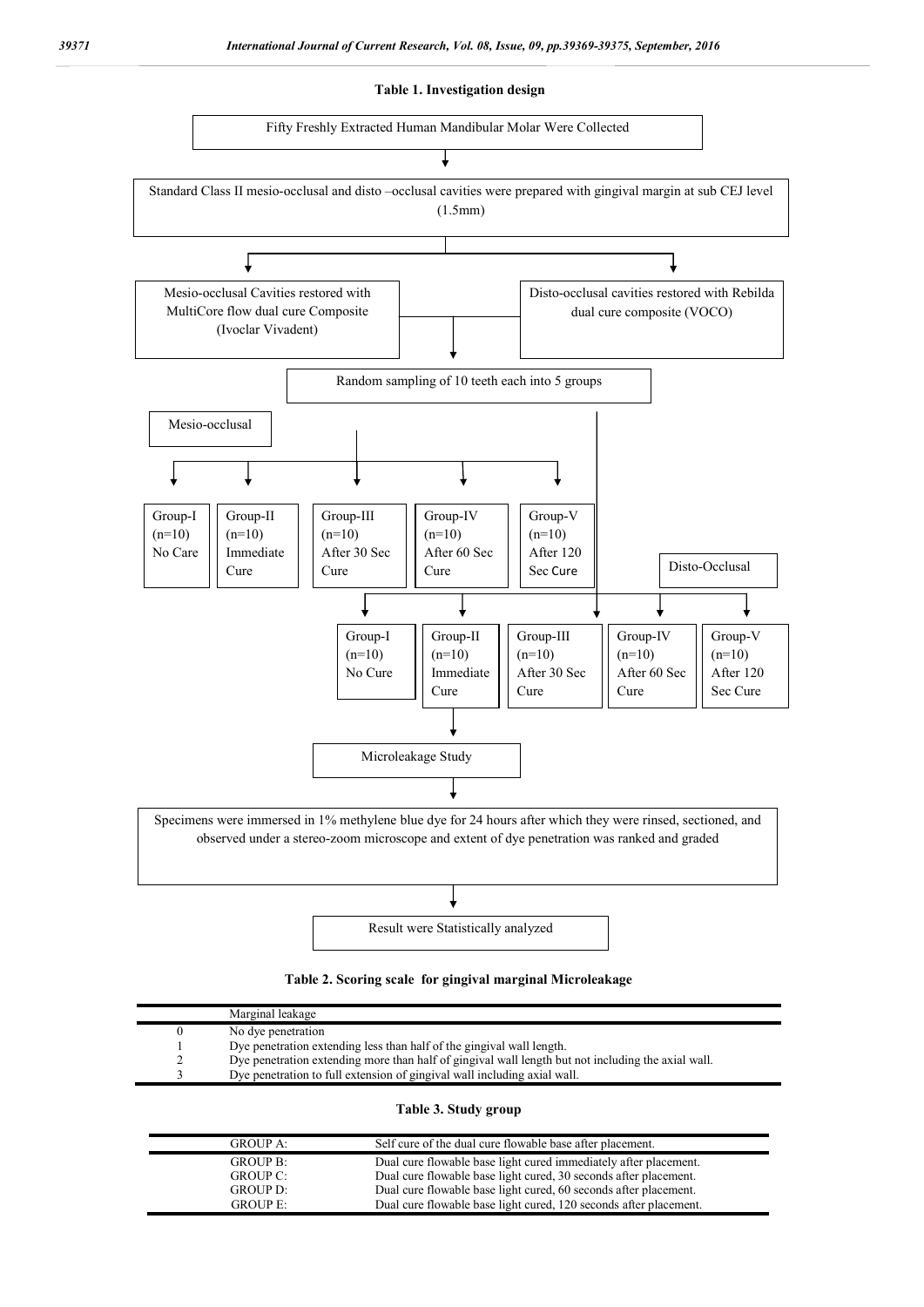|     | Group     | N  | <b>Mrsn</b> | Std.Deviation | Minimum | Maximum |
|-----|-----------|----|-------------|---------------|---------|---------|
| N   | No cure   | 10 | 2.5000      | .52705        | 2.00    | 3.00    |
|     | Imm cure  | 10 | 1.4000      | 1.07497       | .00.    | 3.00    |
|     | 30 Sec    | 10 | .6000       | .69921        | .00.    | 2.00    |
|     | 60 Sec    | 10 | .8000       | .78881        | .00     | 2.00    |
|     | $120$ Sec | 10 | .6000       | .69921        | .00     | 2.00    |
| DO. | Nocure    | 10 | 2.5000      | .52705        | 2.00    | 3.00    |
|     | Imm cure  | 10 | 1.8000      | .91894        | 1.00    | 3.00    |
|     | 30 Sec    | 10 | 1.9000      | .87560        | 1.00    | 3.00    |
|     | 60 Sec    | 10 | 1.2000      | 1.22927       | .00.    | 3.00    |
|     | $120$ Sec | 10 | 1.0000      | .94281        | $.00\,$ | 3.00    |

#### Table IV. Group comparison

### Table V. Intergroup comparison Statistic

| Group          | tıme    |   | Immeure nocure | Sec <sub>30</sub> -nocure | Sec60-nocure | Sec120-nocure | Sec30 Immoure |
|----------------|---------|---|----------------|---------------------------|--------------|---------------|---------------|
| M <sub>O</sub> | No cure | - | $-2.414$       | $-2.701$                  | $-2.701$     | $-2.836$      | $-1.807$      |
|                |         |   | $.016$ sig     | $.007$ hs                 | $.007$ hs    | $.005$ hs     | .071          |
| DO             | No Cure | ∸ | .732<br>- 1    | $-1.730$                  | $-2.136$     | $-2.570$      | $-.107$       |
|                |         |   | .083           | .084                      | .084         | $0.01$ hs     | .915          |





Fig. 1. Final specimen before composite placement Fig. 2. Final prepared specimens in there respective groups



Fig. 3. Plot graph comaparing mesio-ocusal and disto-ocusal groups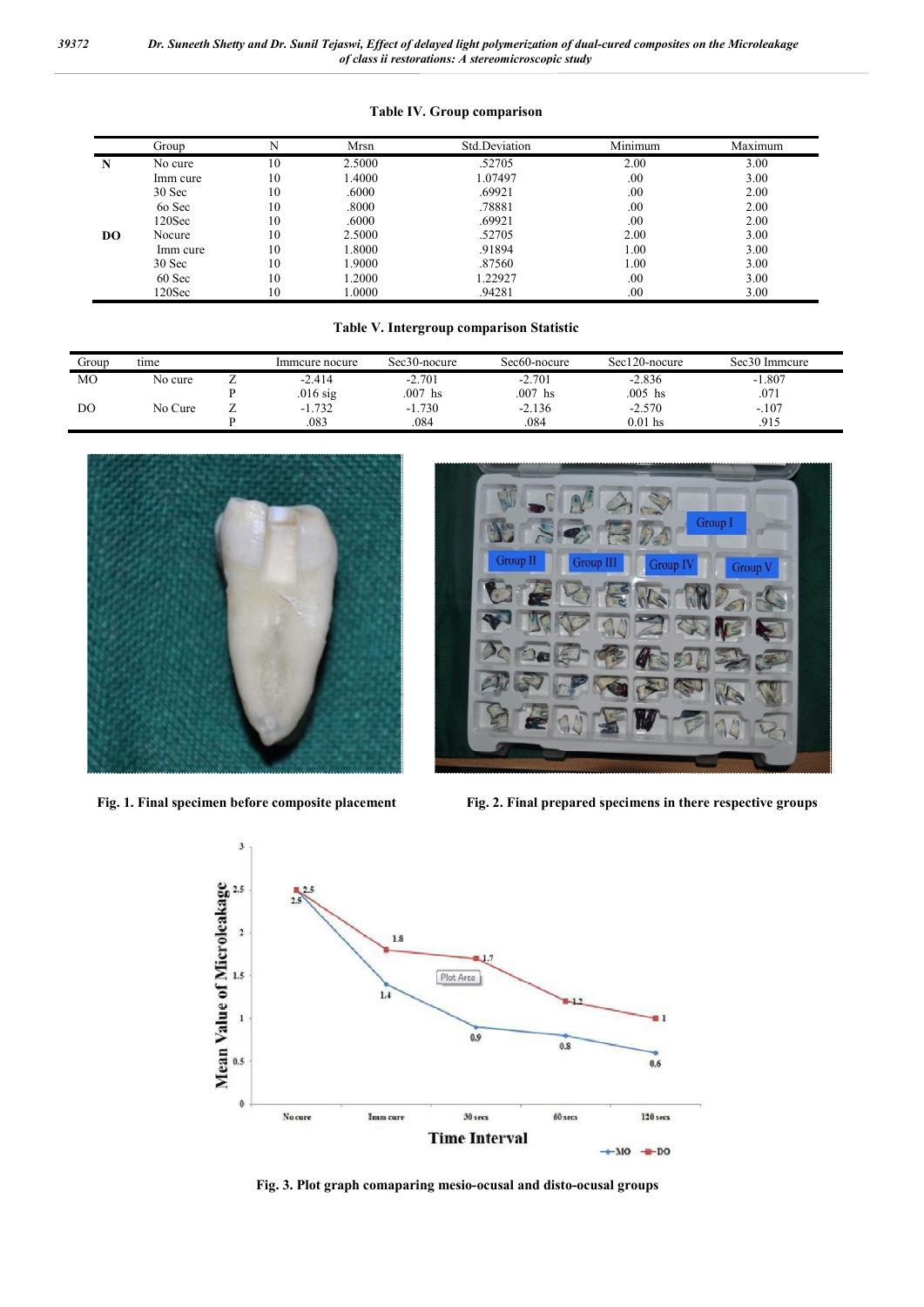The lowest degree of microleakage was obtained for samples that had a 120-second delay (group E) before light curing, followed by those that had a 60-second delay (groupD), 30 second delay (group A), and those that were immediately cure (group B). Microleakage recorded from samples light-cured after a120-second delay (group E) was significantly lower than self-cured (group A) groups. The difference between the microleakage of the samples light-cured after 120 seconds (group E), Immediate (group B), 30 seconds (group C), and 60 seconds (group D) was not statistically significant. When the mesio-occlusal group and disto-occlusal group are compared, the mesio–occlusal group that is restored with Multi core flow dual cure composites showed less microleakage when compared to disto-occlusal group, which was restored with Rebilda dual cure composites.

## DISUSSION

The increasing demand for esthetic restorations has lead to many advances in resin adhesive systems. This has also led to an increase in their use in posterior teeth (Deborah *et al*., 2000). Posterior composites resins have several advantages like being tooth colored, mercury free, thermally non conductive and bond to tooth structure with the use of adhesive agents. Despite the remarkable developments in the technology of the resin composite restorative materials, clinical failures of resin restorations are still reported, particularly when resin composites are placed in stress bearing areas. Poor marginal adaptation along the cervical margins, secondary caries, material fracture and inadequate wear resistance under masticatory loads have been established as the common clinical problems of posterior resin composite restorations (Ferracane, 2008; Ferracane, 1994). Payne <sup>35</sup> has described microleakage, especially at the cavosurface margin of the proximal box of Class II restoration as the -Achilles Heell of restorative dentistry. The problem of microleakage has been largely demonstrated mainly below the cemento-enamel junction in several studies (Beznos, 2001). This is because bonding to dentin is far more difficult and less predictable than bonding to enamel because dentin is less mineralized, about 75% as opposed to enamel which is 98% mineralized. Moreover, dentin has a more complex histologic pattern such as tubular structure. The use of organic dyes as tracers is the oldest and most common method of detecting leakage in vitro. The advantage of the staining technique includes precision in evaluation of marginal seal and its ability to reveal an existing microgap (Cagidiaco and Ferrari, 2005). In addition to its ability to detect linear penetration and a direct reading of the penetrated marker by microscope, the main advantage of this method is its simplicity. It can be performed even in small laboratories without any special equipment. Methylene blue is a dark green crystalline powder which is odourless, water soluble and has a molecular weight of 373.92. It has the ability to penetrate into dentinal tubules resulting in an area of stained dentin which can be measured using image analysis. Methylene blue in various concentrations has been the most commonly used tracer for several decades (Spanberg *et al*., 1997). In the present investigation 1% methylene blue dye was utilized to evaluate microleakage in invitro samples. Many techniques have been proposed and tested to address the problem of microleakage in Class II restorations. These include the incremental technique 27, three

sited technique (Beznos, 2001), directed shrinkage technique, Resin modified glass ionomer as gingival increment (Koubi *et al*., 2009), insertion of precured composite inserts, new modified incremental curing technique. These techniques reduced but did not completely eliminate microleakage. In dual cure the adhesive chemical intiator will accelerate polymerization of the chemically cured composite in contact with the adhesives itself. The composite curing will be directed toward the cavity wall and counteract the tendency of composites to shrink toward the center of the mass. This curing ―towards the tooth is enhanced by the tendency of chemically cured composites to begin polymerizing in the warmest area of the preparation, namely the tooth-restoration interface<sup>1</sup>. Currently, open sandwich techniques using alternative materials at the gingival margins of Class II restorations have gained popularity with the use of glass ionomer, resin modified glass ionomer cement and resinous materials placed as the first layer or gingival increment 8. (Attar *et al*., 2004) Therefore in this study, a dual-cured composite resin material placed on the gingival seat which was below the CEJ (Koubi *et al*., 2009; Alan M. Atlas and Padma Raman, 2009) and the resin material was placed as the first increment layer of 2mm (Malmstrom and Schlueter, 2002; Chuang and Jin, 2004) and cured at different time intervals, followed by placement of composite resin was investigated. Incremental technique was used in this study using horizontal layering (Aguiar and Santos, 2002).

Results suggested that restorations cured after 120 seconds after placement showed the least microleakage at the CEJ margin. The same dual-cured material which was allowed to self cure showed highest microleakage, indicating behavior similar to a light-cured composite with regard to polymerization shrinkage stresses. It has been suggested that upon polymerization of a light-cured composite in a large Class II composite restoration, the greatest stresses occur in the proximal box (Alan 2009). Polymerization shrinkage stress may be reduced to a certain extent by letting the selfpolymerization mode of the dual-cured composite initiate, thereby slowing the polymerization reaction velocity before the final light-polymerization procedure. The results of this study are supported by a recent study suggesting that choice of a low contraction-stress composite resin and modification of its placement are significant determinants in reduction of microleakage and better clinical outcomes in Class II direct restorations (Sillas Duarte, 2008). The present samples were subjected to thermocycling of 500 cycles1 to evaluate micro leakage of the restoration over time rather than immediately after placement. The lower microleakage among the delayed light cured samples was therefore a clinically significant finding. Samples that were light-cured after a 120 second delay had the lowest degree of microleakage. This study did not show a statistically significant difference between microleakage scores of samples that were light-cured after 30 seconds, 60 seconds, and immediate cure. However, all 3 groups performed better than the self-cured groups. Delayed light polymerization may reduce polymerization shrinkage and stresses at final conversion and therefore enhance clinical success of posterior, composite resin restorations. Additionally, final light polymerization would enhance significant mechanical properties, making the selection of a dual-cured composite an improvement over a self-cured or a light-cured composite at the gingival margin.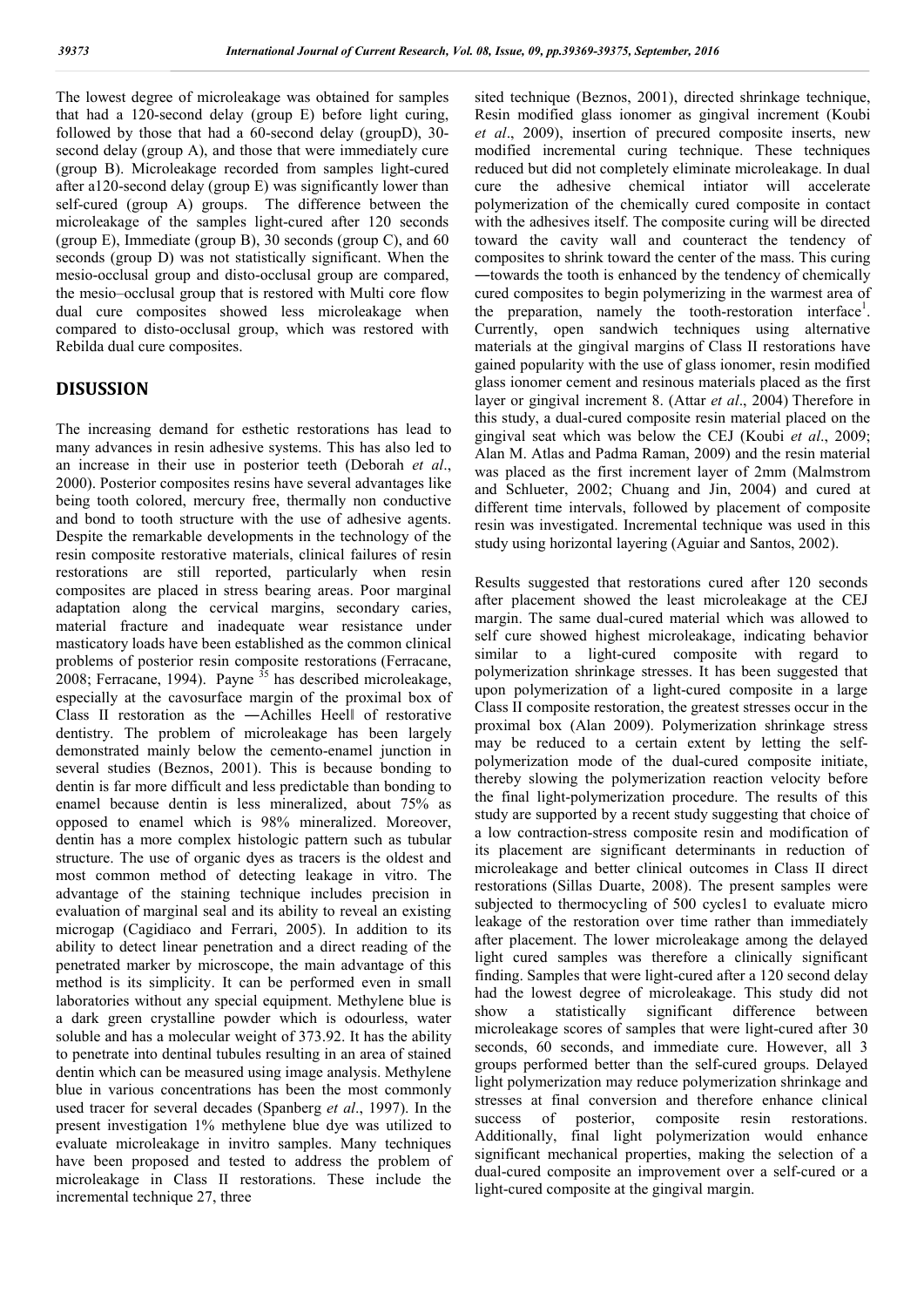### Conclusion

The following conclusions can be drawn from the present study:

- 1. Delayed light polymerization of the dual-cured composite base rather than immediate light polymerization reduced micro leakage at the gingival margin and proximal walls in Class II open-sandwich restorations.
- 2. Samples that were light-cured after a 120 second delay had the lowest degree of microleakage and the self cure group which set by chemical cure alone, showed highest leakage which was significantly different in both the groups irrespective of materials used. However, 30 second, 60 second, and the immediate cure groups showed leakage which was not statistically significant.
- 3. The mesio-occlusal group (Multi core flow) showed lesser microleakage score when compared to the distoocclusal group (Rebilda). However, it was not statistically significant.

### **REFERENCES**

- Aguiar, FHB and AJS Santos. 2002. Quantitative evaluation of marginal leakage of two resin composite restoration using two filling technique. *Oper Dent*, 27; 475-79.
- Alan M. Atlas, Padma Raman. 2009. Effect of delayed light polymerization of a dual-cured composite base on microleakage of Class II posterior composite opensandwich restorations. *Quintessence Int*, 40 (6), 471-76.
- Attar, N., MD Turgut, HC Gungor. 2004. The effect of flowable resin composites as gingival increments on the microleakage of posterior resin composite. *Oper Dent*, (29- 2), 162-67.
- AUJ Yap VTS Han, 2004. influence of curing lights and modes on cross-link density of dental composites. *Oper Dent*, 29(4) 410-15.
- AUJ Yap. MS. Soh. KS Siow. 2002. Effectiveness of composite cure with pulse activation and soft start polymerization. *Oper dent*, (27),44-49.
- AUJ Yap. NY Wong. KS. Siow. 2003. Composite cure and shrinkage associated with high intensity curing light. *Oper Dent*, (28-4) 357-64.
- Beznos. C. 2001. Microleakage at the cervical margin of composite Class II cavities with different restorative techniques. *Oper Dent*, (26) 60-69.
- Braga R.R. and J.L. Ferracane, 2002. Contraction stress related to degree of conversion and reaction kinetics. *J Dent Res*., 81(2):114-118.
- Brannstrom M., B. Torstenson. 1984. The initial gap around large composite restorations in vitro: The effect of etching enamel walls. *J Dent Res*., 63:681.
- Cagidiaco, M. C., M. Ferrari, 2005. Mapping of tubule and intertubule surface areas available for bonding in Class V and Class II preparations. *J Dent*, (25)5, 379-89.
- Chuang S-F. and Y-T Jin. 2004. Influence of flowable composite lining thickness on Class II composite restorations. *Oper Dent*, 29 (3) 301-308.
- Coelho Santos MJM. GC Santos, Jr.H Nagem Filho RFL Mondellli. O EI-Mowafy. 2004. Effect of light curing

method on volumetric polymerization shrinkage of resin composites. *Oper Dent*, (29-2), 157-61.

- Cornelis J. Kleverlaan, Albert J. Feilzer. Polymerization shrinkage and contraction stress of dental resin composites. Dent Mat 2005 (21), 1150–1157
- Cunha LG. MAC Sinhoreti S Consani. LC Sobrionho. 2003. Effect of different photoactivation methods on the polymerization depth of a light-activated composite. *Oper dent*, 28 (2), 155-59.
- Deborah S. Cobb, M.S.; Katherine. 2000. The physical properties of packable and conventional posterior resinbased composites: A comparison. *JADA*, (131).
- Demarco FF. and OLV Ramos. 2001. Influence of different restorative techniques on microleakage in Class II cavities with gingival wall in cementum. *Oper Dent*, 26, 253-59.
- Feilzer A.J., A.J. De Gee. 1989. Increased wall-to-wall curing contraction in thin bonded resin layers. *JDentRes*., 68,48-51.
- Ferracane JL. 2008. Placing dental composites a stressful experience. *Oper dent*, 33 (3) 247-57
- Ferracane. J.L. 1994. Elution of leachable components from composites. *J Oral Rehab*., (21) 441-52.
- Karthik.K, Sivakumar Kailsam. 2011. Polymerization shrinkage of composites. *JIADS*, 2 (2), 32-37.
- Kinomoto Y., M. Torii. 1999. Comparison of polymerization contraction stresses between self- and light curing composites. *J Dent*, (27) 383-389
- Koubi. S., A Raskin.J Dejou. I About H Tassery. J-P Proust. 2009. Effect of dual cure composite as dentin substitute on marginal integrity of class II open-sandwich restorations. *Oper Dent*, (34-2),150-56
- Kuijs R.H., W.M.M. Fennis, C.M. Kreulen, M. Barink and N. Verdonschot. 2003. Does Layering Minimize Shrinkage Stresses in Composite Restorations? *J Dent Res*.,82:967-73
- Labella R., P. Lambrechts, B. Van Meerbeek, G. Vanherle. 1999. Polymerization shrinkage and elasticity of flowable composites and filled adhesives. *Dent Mat*., (15) 128–137
- Ma'an M. Nayif, Abdul-Haq A. Suliman. 2005. Long-term water sorption of three resin- based materials. *Int Chin J Dent,* 5:1-6.
- Malmstrom H. and M Schlueter. 2002. Effect of thickness of flowable resins on marginal leakage in Class II composite restorations. *Oper Dent*, (27) 373-80.
- Prasanna N, Pallavi Reddy Y. 2007. Degree of conversion and residual stress of preheated and room- temperature composites. *Indian I dent Res*., 18(4).
- Roberto R. Bragaa, B., Jack L. Ferracane. 2002. Polymerization contraction stress in dual-cure cements and its effect on interfacial integrity of bonded inlays. *J Dent*, (30) 333–340
- Ronald L. Sakaguchi, Hong Xu Berge. 1998. Reduced light energy density decreases post-gel contraction while maintaining degree of conversion in composites. *J Dent*, (26) 695–700
- Sadeghi M, C D Lynch. 2009. The effect of flowable materials on the microleakeage of Class II composite restorations that extend apical to the cementoenamel junction. *Oper Dent*, 34 (3), 306-11.
- Satoshi Oooka, Masashi Miyazaki. 2004. Influence of polymerization mode of dual-polymerized resin direct core foundation systems on bond strengths to bovine dentin. *J Pros dent*, 239-44